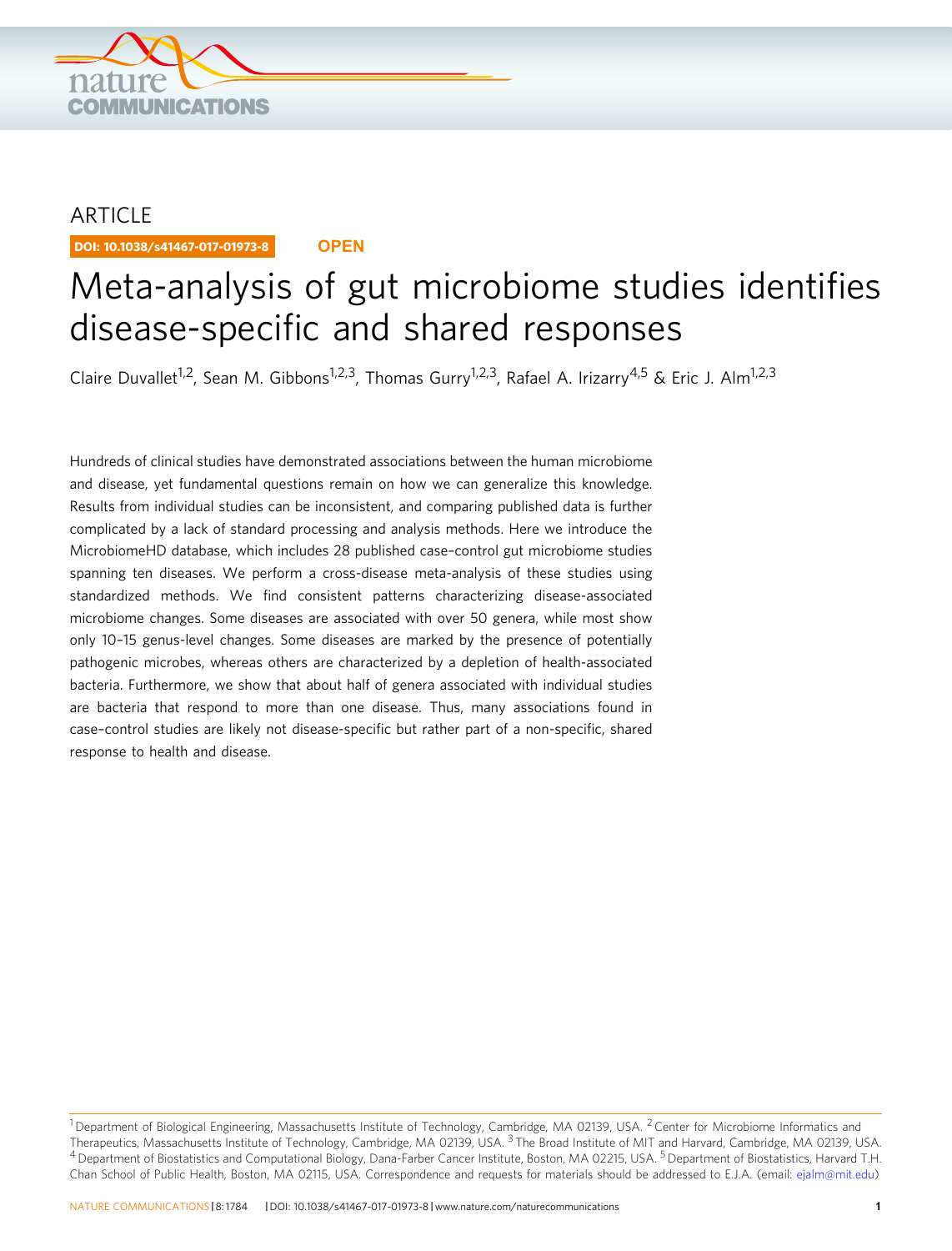he human gastrointestinal tract digests food, absorbs nutrients, and plays important roles in maintaining metabolic homeostasis. The microbes residing in our gut harvest energy from the food we eat, train our immune system, break down xenobiotics and other foreign products, and release metabolites and hormones important for regulating our phy-siology<sup>[1](#page-8-0)–[3](#page-8-0)</sup>. Chemical signals from our microbiota can act locally within the gut, and can also have larger systemic effects (e.g., the "gut-brain axis") [4](#page-8-0)–[6](#page-8-0).

Due to the physiological interplay between humans and our microbial communities, many diseases are hypothesized to be associated with shifts away from a "healthy" gut microbiome. These include metabolic disorders, inflammatory and autoimmune diseases, neurological conditions, and cancer, among others<sup>1, [3,](#page-8-0) [7](#page-8-0)–[9](#page-8-0)</sup>. Certain gut-related conditions (e.g., obesity and inflammatory bowel disease) have been extensively studied in human cohorts and in animal experiments, where significant and sometimes causal microbial associations have been shown. These studies have spurred research into a number of complex diseases with unclear etiologies where a connection to the microbiome is suspected.

Overall, our current understanding of the precise relationships between the human gut microbiome and disease remains limited. Existing case–control studies often report finding diseaseassociated microbial "dysbiosis". However, the term "dysbiosis" is inconsistently and often vaguely defined, and can have a wide range of interpretations<sup>[10,](#page-8-0) 11</sup>. Thus, we lack a comprehensive understanding of precisely how microbial communities and specific microbes within those communities cause, respond to, or contribute to disease. Are different diseases characterized by distinct shifts in the gut microbiome? Are some diseases marked by an invasion of pathogens, whereas others show a depletion of beneficial bacteria? Can we identify microbial biomarkers for certain conditions, which are consistently enriched or depleted in a disease across many patient cohorts? Finally, are some bacteria part of a non-specific "healthy" or "diseased" microbiome and consistently associated with health or disease in general?

One approach to synthesize existing knowledge is to identify consistencies across studies through a meta-analysis, which allows researchers to find and remove false positives and negatives that may obscure underlying biological patterns. However, prior metaanalyses of case–control gut microbiome studies have yielded mixed results and did not contextualize their findings across multiple diseases $12-14$  $12-14$  $12-14$ . For some conditions like inflammatory bowel disease (IBD), an overall difference in the gut microbiota was found within several studies, but no individual microbes were consistently associated with IBD across studies<sup>12</sup>. For other conditions like obesity, multiple meta-analyses have found little to no difference in the gut microbiomes of obese and lean patients<sup>[12](#page-8-0)–14</sup>, even though the microbiome has been causally linked to obesity in mouse models<sup>[3,](#page-8-0) 15</sup>. These meta-analyses have been limited by focusing on only one or two diseases, and thus do not extend their findings across a broader landscape of human disease to answer more general questions about overall patterns of disease-associated microbiome shifts.

In this paper, we collected 28 published case–control 16S amplicon sequencing gut microbiome data sets spanning ten different disease states. We acquired raw data and disease metadata for each study and systematically re-processed and reanalyzed the data. We investigated whether consistent and specific disease-associated changes in gut microbial communities could be identified across multiple studies of the same disease. Certain diseases (e.g., colorectal cancer (CRC)) are marked by an enrichment of disease-associated bacteria, while others (e.g., IBD) are characterized by a depletion of health-associated bacteria. Some conditions (e.g., diarrhea) exhibit large-scale community

shifts with many associated microbes, while most show only a handful of associations. However, many associations are not specific to individual diseases but rather respond to multiple disease states. In most studies, the majority of the individual disease-associated microbes were part of this set of bacteria that respond non-specifically to healthy and diseased states. Thus, associations from individual case–control studies should be interpreted with caution, as these microbes may be indicative of a shared response to disease rather than part of disease-specific differences. Together, these findings reveal distinct categories of dysbioses, which can inform the development of microbiomebased diagnostics and therapeutics.

## Results

Most disease states show altered microbiomes. To answer questions about the reproducibility and generalizability of reported associations between the human microbiome and disease, we collected, re-processed, and re-analyzed raw data from a collection of microbiome data sets. We included studies with publicly available 16S amplicon sequencing data (i.e., FASTQ or FASTA) for stool samples from at least 15 case patients, which also had associated disease metadata (i.e., case or control disease labels). Studies which exclusively focused on children under 5 years old were excluded from our analyses. We identified over 50 suitable case–control 16S data sets, of which 28 were successfully downloaded, processed, and included in a publicly available database, which we called MicrobiomeHD<sup>16</sup>. Characteristics of these data sets, including sample sizes, diseases and conditions, and references, are shown in Table [1](#page-2-0) and Supplementary Table 1. For each downloaded study, we processed the raw sequencing data through our 16S processing pipeline [\(https://](https://github.com/thomasgurry/amplicon_sequencing_pipeline) [github.com/thomasgurry/amplicon\\_sequencing\\_pipeline\)](https://github.com/thomasgurry/amplicon_sequencing_pipeline) (see Supplementary Tables 2 and 3 for detailed data sources and processing methods). 100% de novo OTUs were assigned tax-onomy with the RDP classifier<sup>[17](#page-8-0)</sup> ( $c = 0.5$ ), converted to relative abundances by dividing by total sample reads, and collapsed to the genus level. OTUs which were not assigned at the genus level were discarded. By collapsing data to the genus level, we lost the sensitivity to detect fine-scale differences in species or strain abundances across case and control groups, but we minimized certain batch effects that plague comparisons across studies. Thus, we took a course-grained approach to optimize our ability to compare data across studies at the expense of phylogenetic resolution.

We first asked whether reported associations between the gut microbiome and disease would be recapitulated once we controlled for processing and analysis approaches. To test whether the gut microbiome is altered in a variety of disease states, we built genus-level random forest classifiers to classify cases from controls within each study. We compared the resulting area under the receiver operating characteristic (ROC) curves (AUC) across studies (Fig. [1a](#page-3-0) and Supplementary Fig. 1). We could classify cases from controls  $(AUC > 0.7)$  for at least one data set for all diseases except arthritis and Parkinson's disease, which each only had one study. Notably, all diarrhea data sets (except Youngster et al. $^{18}$  $^{18}$  $^{18}$ , which had only four distinct control patients and thus was not included in this analysis) had very high classifiability  $(AUC > 0.9)$ . We successfully classified patients from controls  $(AUC > 0.7)$  in three out of four IBD studies and all four CRC studies, which is consistent with previous work showing that these patients can be readily distinguished from controls using supervised classification methods<sup>[12](#page-8-0), [19](#page-8-0)–21</sup>. Thus, the microbiome is indeed altered in many different diseases.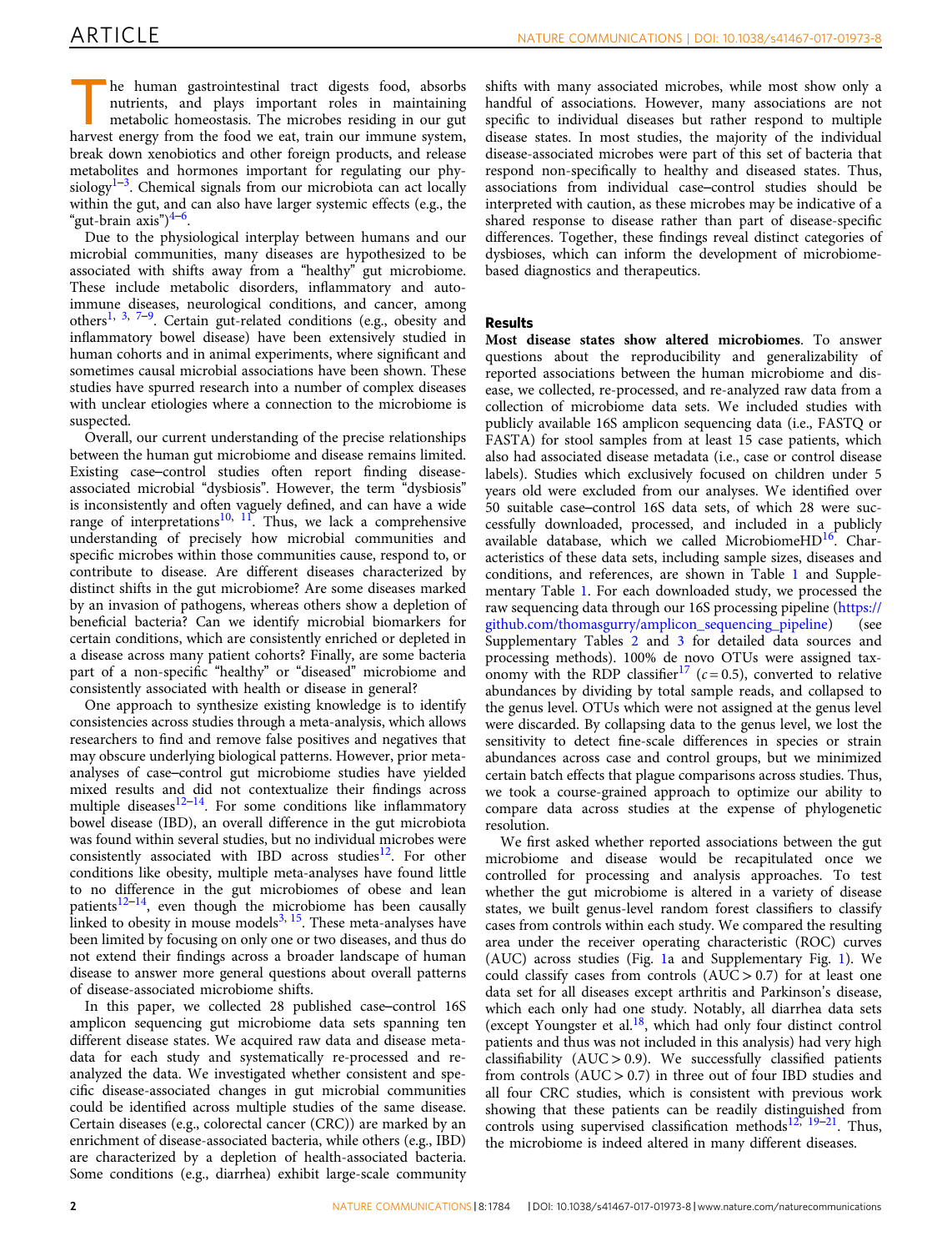<span id="page-2-0"></span>Loss of beneficial microbes or enrichment of pathogens. We next wondered whether the specific type of alteration was consistent across independent cohorts of patients with the same disease. We performed univariate tests on genus-level relative abundances for each data set independently and compared results across studies (Kruskal–Wallis (KW) test with the Benjamini–Hochberg false discovery rate  $(FDR)$  correction<sup>[22](#page-9-0)</sup>). Our re-analyses of the studies were largely consistent with the originally reported results. The same taxonomic groups showed similar trends as in the original publications, despite differences in data-processing methodologies (see Supplementary Note 1 for a full comparison of our re-analysis with previously published results). Furthermore, we found that the disease-associated changes in the microbiome could be categorized into meaningful groups, which provide insight into possible etiologies or therapeutic strategies for different types of disease.

In some diseases, microbiome shifts are dominated by an enrichment of a small number of "pathogenic" bacteria. In these cases, it is possible that the microbes play a causal role and that they could be targeted with narrow-spectrum anti-microbials. Colorectal cancer is characterized by such a shift, and we found significant agreement across three of the four CRC studies<sup>[8](#page-8-0), [20](#page-9-0), [21,](#page-9-0) 23</sup> (Figs. [1b](#page-3-0) and [2](#page-4-0), genus labels in Supplementary Fig. 2). Dysbiosis associated with CRC is generally characterized by increased prevalence of the known pathogenic or pathogenassociated Fusobacterium, Porphyromonas, Peptostreptococcus, Parvimonas, and Enterobacter genera (i.e., these genera were higher in CRC patients in two or more studies, Figs. [2](#page-4-0) and [3](#page-5-0)a, genus labels in Supplementary Figs. 2 and 3). Fusobacterium is associated with a broad spectrum of human diseases and Porphyromonas is a known oral pathogen<sup>24, [25](#page-9-0)</sup>.

By contrast, other disease-associated microbiome shifts are characterized by a depletion of health-associated bacteria in patients relative to controls. In these cases, probiotics that replace missing taxa may be a better treatment strategy than antimicrobials. Across our four IBD studies, patient microbiomes were dominated by a depletion of genera in patients relative to controls, especially butyrate-producing  $Clostridiales^{19}$ ,  $26-28$  $26-28$  $26-28$ (Figs. [1](#page-3-0)b and [2,](#page-4-0) genus labels in Supplementary Fig. 2). In particular, five genera from the Ruminococcacaea and Lachnospiracaea families were consistently depleted in IBD patients relative to controls in at least two studies (Fig. [3a](#page-5-0), genus labels in Supplementary Fig. 3). While not all genera within Ruminococcacaea and Lachnospiracaea are verified short chain fatty acid (SCFA) producers, the dominant genera within these families are known to harbor genes for short chain fatty acid production<sup>[29](#page-9-0)</sup> and are often associated with colonic health $30-32$ . We found similar results when comparing Crohn's disease and ulcerative colitis patients to controls separately, without any consistent patterns across data sets that distinguished either IBD subtype (Supplementary Note 2; Supplementary Figs. 4 and 5).

Some conditions are characterized by a broad restructuring of gut microbial communities. In these cases, full community restoration strategies like fecal microbiota transplants may be more appropriate. For example, diarrhea consistently results in large-scale rearrangements in the composition of the gut microbiome, which is likely reflective of reduced stool transit time (Figs. [1](#page-3-0) and [2\)](#page-4-0). We saw many microbes consistently

| Table 1 Data sets collected and processed through standardized pipeline |                 |                |                  |           |                  |
|-------------------------------------------------------------------------|-----------------|----------------|------------------|-----------|------------------|
| <b>Dataset ID</b>                                                       | <b>Controls</b> | N (controls)   | Cases            | N (cases) | <b>Reference</b> |
| Singh 2015, EDD                                                         | H               | 82             | <b>EDD</b>       | 201       | 35               |
| Schubert 2014, CDI                                                      | Н               | 154            | <b>CDI</b>       | 93        | 33               |
| Schubert 2014, non-CDI                                                  | Н               | 154            | non-CDI          | 89        | 33               |
| Vincent 2013, CDI                                                       | H               | 25             | <b>CDI</b>       | 25        | 34               |
| Youngster 2014, CDI                                                     | H               | $\overline{4}$ | <b>CDI</b>       | 19        | 18               |
| Goodrich 2014, OB                                                       | H               | 428            | <b>OB</b>        | 185       | 43               |
| Turnbaugh 2009, OB                                                      | H               | 61             | <b>OB</b>        | 195       | 42               |
| Zupancic 2012, OB                                                       | Н               | 96             | <b>OB</b>        | 101       | 44               |
| Ross 2015, OB                                                           | Н               | 26             | <b>OB</b>        | 37        | 45               |
| Zhu 2013, OB                                                            | H               | 16             | OB               | 25        | $\mathbf{1}$     |
| Baxter 2016, CRC                                                        | Н               | 172            | <b>CRC</b>       | 120       | 20               |
| Zeller 2014, CRC                                                        | Н               | 75             | <b>CRC</b>       | 41        | 21               |
| Wang 2012, CRC                                                          | H               | 54             | <b>CRC</b>       | 44        | 8                |
| Chen 2012, CRC                                                          | Н               | 22             | <b>CRC</b>       | 21        | 23               |
| Gevers 2014, IBD                                                        | non-IBD         | 16             | <b>CD</b>        | 146       | 26               |
| Morgan 2012, IBD                                                        | H               | 18             | UC, CD           | 108       | 27               |
| Papa 2012, IBD                                                          | non-IBD         | 24             | UC, CD           | 66        | 19               |
| Willing 2010, IBD                                                       | H               | 35             | UC, CD           | 45        | 28               |
| Noguera-Julian 2016, HIV                                                | H               | 34             | <b>HIV</b>       | 205       | 39               |
| Dinh 2015, HIV                                                          | Н               | 15             | <b>HIV</b>       | 21        | 41               |
| Lozupone 2013, HIV                                                      | H               | 13             | <b>HIV</b>       | 23        | 40               |
| Son 2015, ASD                                                           | Н               | 44             | ASD              | 59        | $\overline{7}$   |
| Kang 2013, ASD                                                          | Н               | 20             | ASD              | 19        | $\overline{2}$   |
| Alkanani 2015, T1D                                                      | H               | 55             | T <sub>1</sub> D | 57        | 59               |
| Mejia-Leon 2014, T1D                                                    | Н               | 8              | T <sub>1</sub> D | 21        | 60               |
| Wong 2013, NASH                                                         | Н               | 22             | <b>NASH</b>      | 16        | 61               |
| Zhu 2013, NASH                                                          | Н               | 16             | <b>NASH</b>      | 22        | $\mathbf{1}$     |
| Scher 2013, ART                                                         | Н               | 28             | PSA, RA          | 86        | 52               |
| Zhang 2013, LIV                                                         | Н               | 25             | CIRR, MHE        | 46        | 51               |
| Scheperjans 2015, PAR                                                   | Н               | 74             | PAR              | 74        | 9                |

Non-CDI controls are patients with diarrhea who tested negative for C. difficile infection. Non-IBD controls are patients with gastrointestinal symptoms but no intestinal inflammation. Data sets are ordered as in Fig.

ART arthritis, ASD autism spectrum disorder, CD Crohn's disease, CDI Clostridium difficile infection, CIRR liver cirrhosis, CRC colorectal cancer, EDD enteric diarrheal disease, H healthy, HIV human immunodeficiency virus, LIV liver diseases, MHE minimal hepatic encephalopathy, NASH non-alcoholic steatohepatitis, OB obesity, PAR Parkinson's disease, PSA psoriatic arthritis, RA rheumatoid arthritis, T1D type I diabetes, UC ulcerative colitis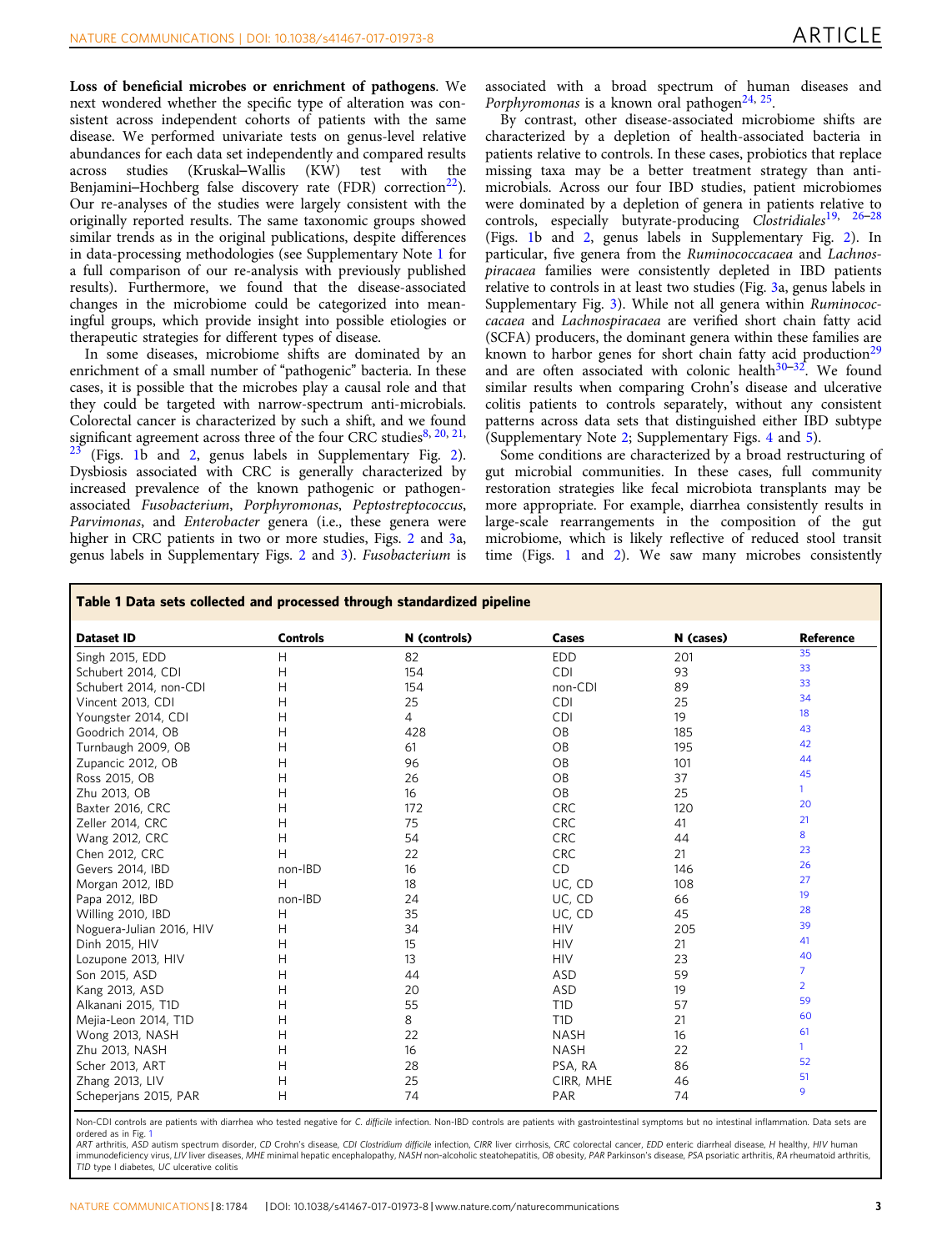<span id="page-3-0"></span>associated with both Clostridium difficile infection (CDI) and non-CDI diarrhea (Figs. [2](#page-4-0) and  $3a$ )<sup>[18](#page-8-0), [33](#page-9-0)–35</sup>. In general, Proteobacteria increase in prevalence in patients with diarrhea, with a concomitant decrease in the relative abundances of Bacteroidetes and some Firmicutes. In particular, we see a reduction in butyrate-producing Clostridia, including genera within Ruminococcaceae and Lachnospiraceae families, which have been associated with a healthy gut<sup>36</sup>. We also see an increase in prevalence of genera that contain organisms often associated with lower pH and higher oxygen levels of the upper gut, like Lactobacillaceae and Enterobacteriaceae, in patients with diarrhea (Fig.  $3a^{37}$  $3a^{37}$ . Additionally, both CDI and non-CDI diarrhea patients had lower alpha diversity, a measure of overall community structure, than healthy controls in all studies (Supplementary Figs. 6–8). Consistent with the CDI and non-CDI diarrheal studies, we also found that organisms associated

with the upper gut, like Lactobacillus and Enterobacteriaceae, appear to be enriched in IBD patients, who can present with diarrheal symptoms (Supplementary Fig.  $2)^{37}$  $2)^{37}$  $2)^{37}$ ,  $38$ . IBD patients also tended to have lower alpha diversities than controls (Crohn's disease vs. controls in three studies, ulcerative colitis vs. controls in two studies; Supplementary Figs. 6–8), though this difference was less drastic than in the diarrheal studies where all patients had active diarrhea.

In some studies, confounding variables may drive associations. For example, there were no consistent differences between cases and controls across HIV studies because of demonstrated  $confounders<sup>39–41</sup>$  $confounders<sup>39–41</sup>$  $confounders<sup>39–41</sup>$  $confounders<sup>39–41</sup>$  $confounders<sup>39–41</sup>$  (Figs. [2](#page-4-0) and [3](#page-5-0)a). As in the original Lozupone et al. $40 \text{ study}$  $40 \text{ study}$ , we found enrichment in *Prevotella*, Catenibacterium, Dialister, and Desulfovibrio in HIV-positive patients, in addition to eight other genera (Fig. [2](#page-4-0) and Supplementary Fig. 2). We also found depletion of Bacteroides,



Fig. 1 Most diseases show microbiome alterations, and consistent disease-associated shifts differ in their extent and direction. a Left: Total sample size for each study included in these analyses. Additional information about each data set can be found in Table [1](#page-2-0). Studies on the y-axis are grouped by disease and ordered by decreasing sample size (top to bottom). Right: Area under the ROC curve (AUC) for genus-level random forest classifiers. X-axis starts at 0.5, the expected value for a classifier which assigns labels randomly, and AUCs less than 0.5 are not shown. ROC curves for all data sets are in Supplementary Fig. 1. Note that Youngster et al.<sup>18</sup> had only four distinct control patients was excluded from the random forest analysis. **b** Left: Number of genera with  $q$  < 0.05 (Kruskal–Wallis (KW) test, Benjamini–Hochberg FDR correction) for each data set. If a study has no significant associations, no point is shown. Right: Direction of the microbiome shift, i.e., the percent of total associated genera which were enriched in diseased patients. In data sets on the leftmost blue line, 100% of associated (q < 0.05, FDR KW test) genera are health-associated (i.e., depleted in patients relative to controls). In data sets on the rightmost red line, 100% of associated (q < 0.05, FDR KW test) genera are disease-associated (i.e., enriched in patients relative to controls). Supplementary Figs. 14 and 15 show q values and effects for each genus in each study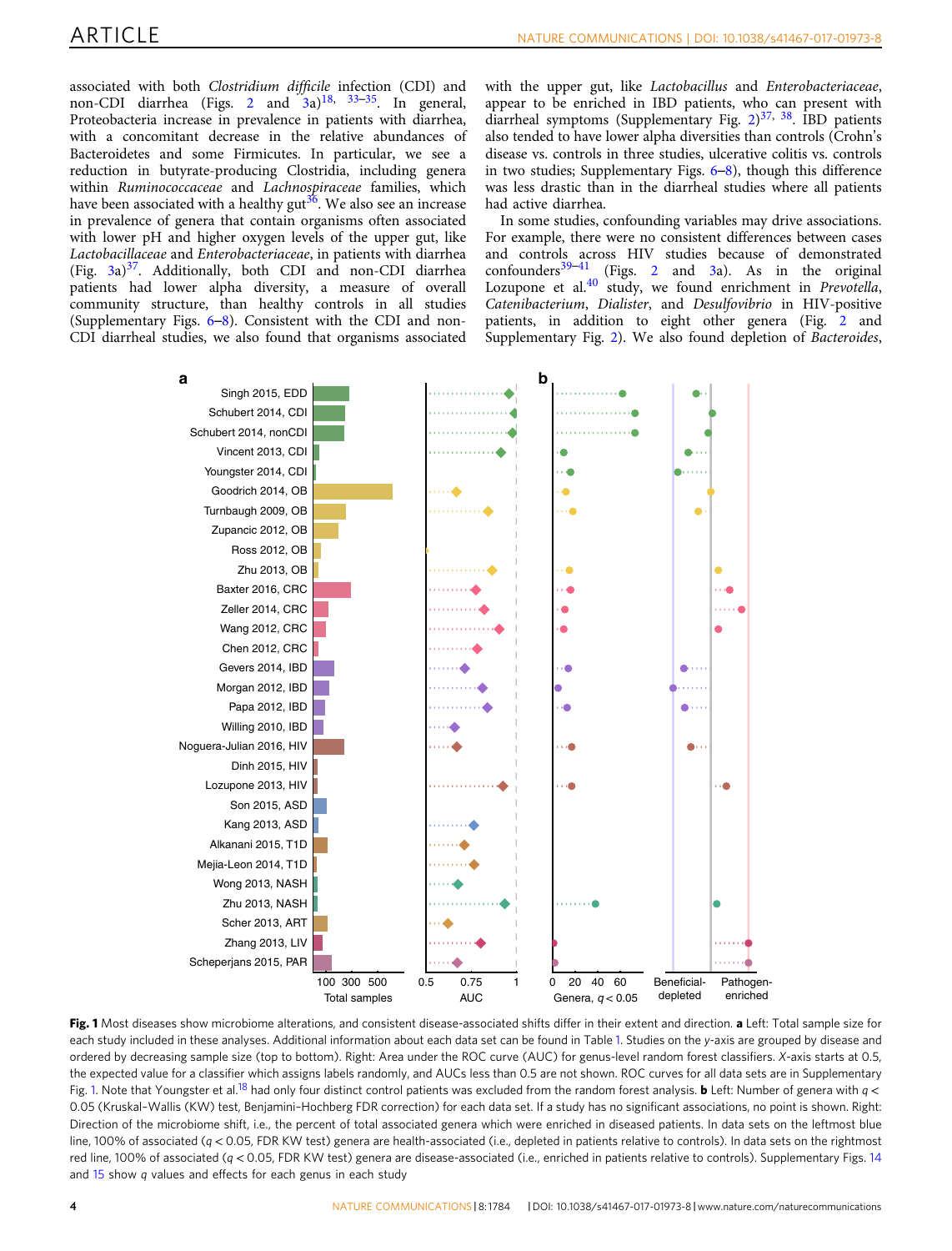<span id="page-4-0"></span>Odoribacter, Anaerostipes, Parasutterella, and Alistipes in HIVpositive patients relative to controls. However, the Noguera-Julian et al. $39$  study showed that the genera that were significantly associated with HIV in the Lozupone paper were strongly associated with sexual behavior (e.g., men who have sex with men were associated with much higher Prevotella levels), and our reanalysis also found conflicting results between these two studies (Fig. 2). Thus, there is no consensus on what genera are associated with HIV. Obesity is another example where confounding variables may drive microbiome alterations. Three recent meta-analyses found no reproducible obesity-associated microbiome shifts<sup>[12](#page-8-0)–[14](#page-8-0)</sup>, which is consistent with our classification results where we were only able to accurately classify obese and control patients in two out of five studies  $(Zhu et al.<sup>1</sup>, Turnbaugh)$ et al.<sup>42</sup>; Fig. [1a](#page-3-0)). Our genus-level re-analysis did find a few consistent genus-level associations between lean and obese patients<sup>[1,](#page-8-0) [42](#page-9-0)–[45](#page-9-0)</sup>. Two genera, Roseburia and Mogibacterium, were significantly enriched in obese individuals across two of the



Fig. 2 Comparing results from multiple studies of the same disease reveals patterns in disease-associated microbiome alterations. Heat maps showing log<sub>10</sub>(q values) for each disease (KW test, Benjamini-Hochberg FDR correction). Rows include all genera which were significant in at least one data set within each disease, columns are data sets. q values are colored by direction of the effect, where red indicates higher mean abundance in disease patients and blue indicates higher mean abundance in controls. Opacity ranges from  $q = 0.05$ -1, where q values less than 0.05 are the most opaque and q values close to 1 are gray. White indicates that the genus was not present in that data set. Within each heat map, rows are ordered from most disease-associated (top) to most health-associated (bottom) (i.e., by the sum across rows of the log<sub>10</sub>(q values), signed according to directionality of the effect). The extent of a disease-associated microbiome shift can be visualized by the number of rows in each disease heat map; the directionality of a shift can be seen in the ratio of red rows to blue rows within each disease. See Supplementary Fig. 2 for genus (row) labels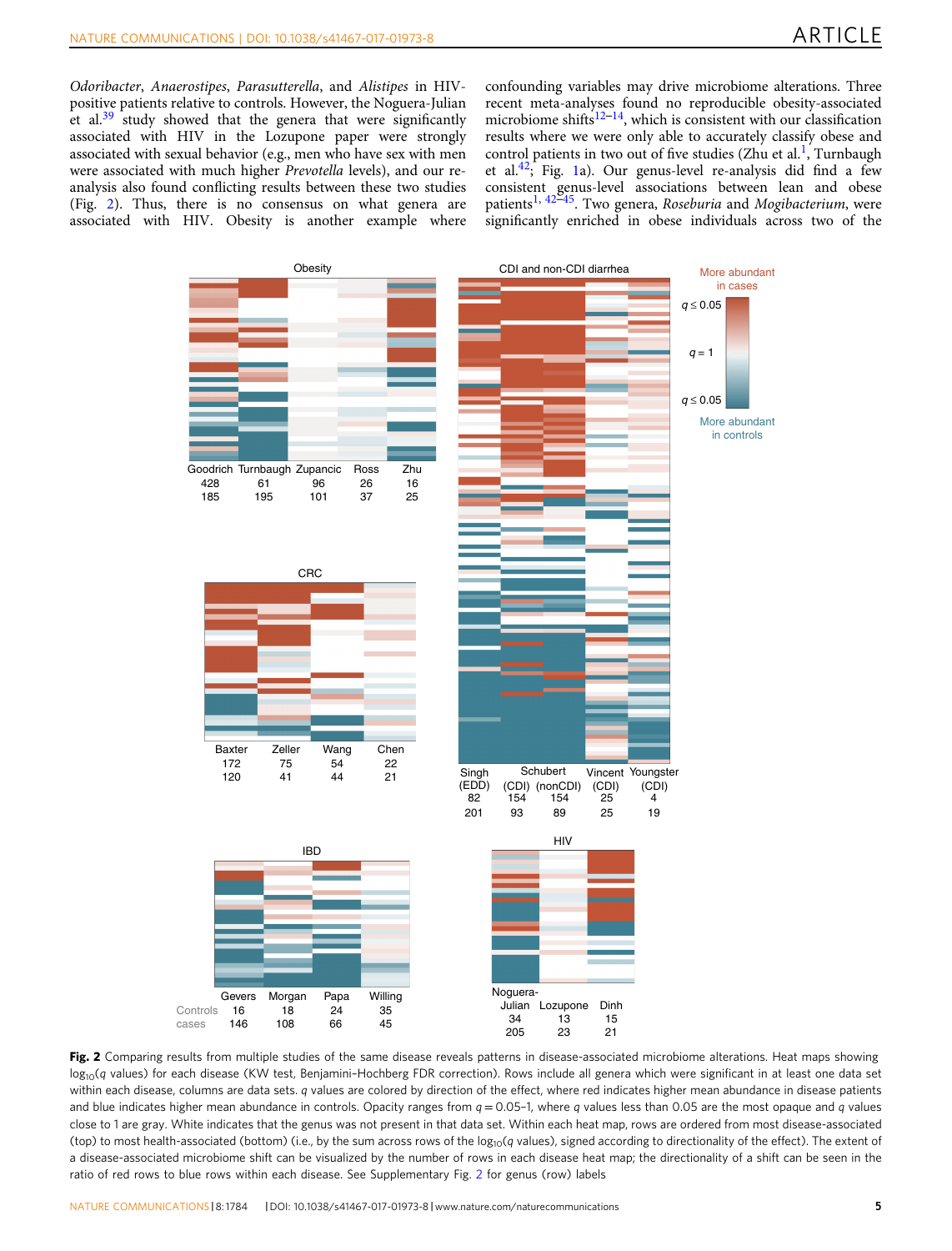<span id="page-5-0"></span>

Fig. 3 The majority of disease-associated microbiome associations overlap with a non-specific microbial response to disease. a Non-specific and diseaseassociated genera. Genera are in columns, arranged phylogenetically according to a PhyloT tree built from genus-level NCBI IDs ([http://phylot.biobyte.de\)](http://phylot.biobyte.de). Non-specific genera are associated with health (or disease) in at least two different diseases (q < 0.05, KW test, Benjamini–Hochberg FDR correction). Disease-specific genera are significant in the same direction in at least two studies of the same disease ( $q$  < 0.05, FDR KW test). As in Fig. [2,](#page-4-0) blue indicates higher mean abundance in controls and red indicates higher mean abundance in patients. Black bars indicate mixed genera which were associated with health in two diseases and also associated with disease in two diseases. Disease-specific genera are shown for diseases with at least three studies. Phyla, left to right: Euryarchaeota (brown), Verrucomicrobia Subdivision 5 (gray), Candidatus Saccharibacteria (gray), Bacteroidetes (blue), Proteobacteria (red), Synergistetes (pink), Actinobacteria (green), Firmicutes (purple), Verrucomicrobia (gray), Lentisphaerae (pink), Fusobacteria (orange). See Supplementary Fig. 3 for genus labels. **b** The percent of each study's genus-level associations which overlap with the shared response ( $q$  < 0.05, FDR KW test). Only data sets with at least one significant association are shown. c Overall, abundance and ubiquity of non-specific genera across all patients in all data sets. Nonspecific genera on the x-axis are as defined above

obesity studies (Fig. 3a). Furthermore, Anaerovorax, Oscillibacter, Pseudoflavonifractor, and Clostridium IV were depleted in obese patients relative to controls in two of the studies. However, two of the five studies had no significant genus-level associations ( $q$  < 0.05), despite one having a large sample size (Zupancic et al. $^{44}$ ). This suggests that confounding factors like diet may have given rise to certain associations found in our re-analysis and previously reported in the literature<sup>[14](#page-8-0)</sup>. More studies that control for potential confounders, like host behavior and diet, will be required for diseases like obesity and HIV, where associations with the microbiome remain unclear. Finally, patients in case–control cohorts are frequently on other medications such as antibiotics which may confound disease-associated microbiome shifts. Six of our data sets included antibiotics metadata, and of these only one data set (Schubert et al. $33$ ) had more than five controls who were on antibiotics. Thus, it is very likely that disease-associated genera in conditions which are often treated with antibiotics (e.g., diarrhea, IBD) are confounded with antibiotic usage. Future case–control studies should focus on better separating treatment and disease variables by collecting detailed metadata on antibiotic and other medication usage, and

perhaps also by recruiting controls undergoing a variety of treatments.

Shared vs. disease-specific microbial responses. Finally, we sought to determine whether a unified microbiome response to general health and disease could be identified. Previous studies have proposed that reduced alpha diversity is a reliable indicator of disease-associated dysbiosis<sup>[34,](#page-9-0) [42,](#page-9-0) [46](#page-9-0)</sup>. In our re-analysis, we found no consistent reduction of alpha diversity in case patients, with the exception of diarrhea and perhaps IBD (Supplementary Figs. 6–8). These results are consistent with previous meta-analyses, which found inconsistent relationships between alpha diversity and disease and very small effect sizes in non-diarrheal diseases<sup>[12,](#page-8-0) 13</sup>. To further address the question of whether we could find a robust, generalized signal for diseased microbiomes regardless of the disease type, we built random forest classifiers to distinguish healthy patients from any type of case patient. The AUCs from these general healthy vs. disease classifiers correlated strongly with the original single data set classification results, indicating that there is indeed a general microbiome signal that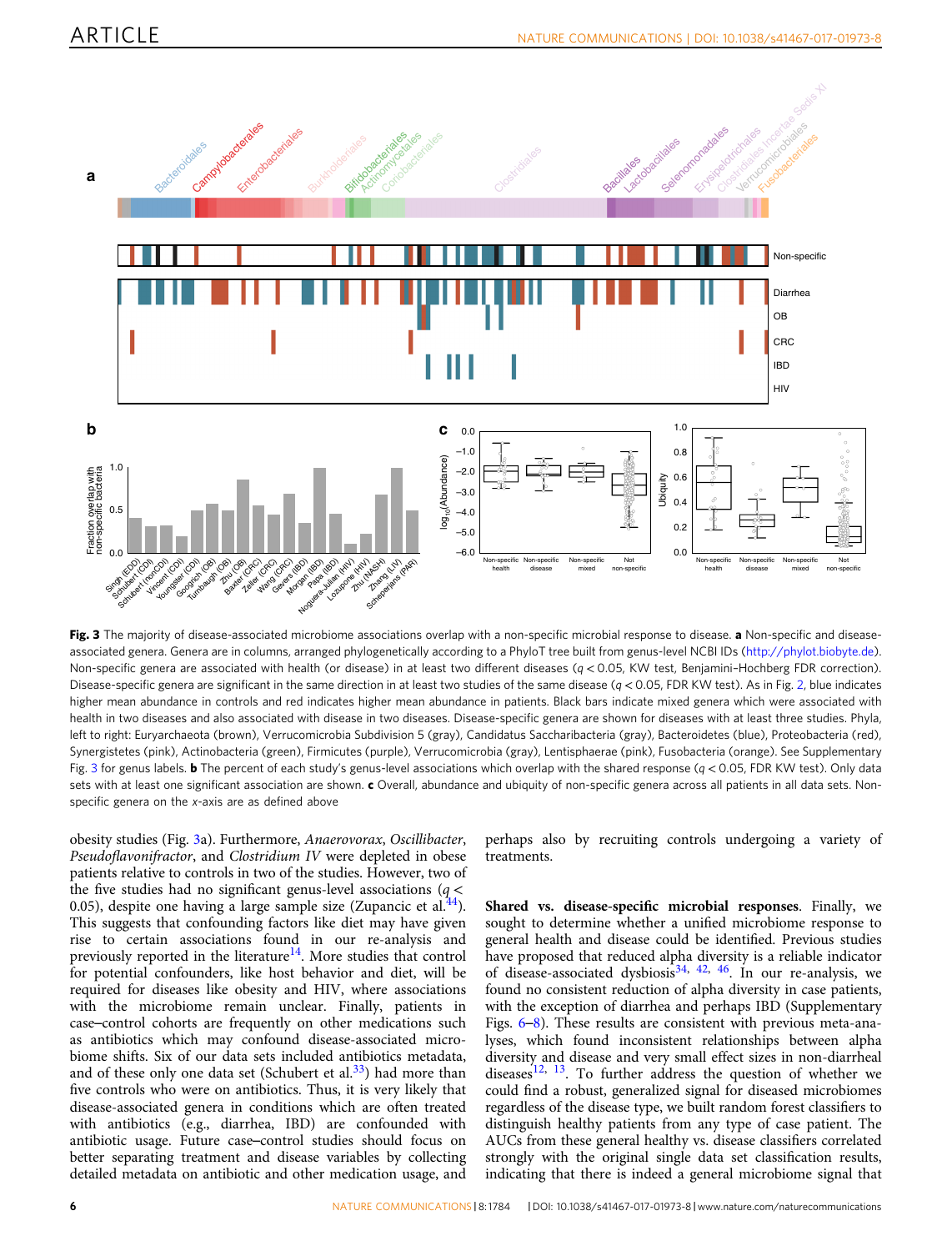can be identified even across different diseases (see Supplementary Note 3 and Supplementary Fig. 9).

Having putatively shown the presence of a generalized microbial response to disease, we next sought to identify individual genera which respond non-specifically to health and disease. We considered a genus to be part of the non-specific, shared microbial response if it was significantly enriched or depleted  $(q < 0.05)$  in at least one data set from at least two different diseases (see Supplementary Note 4 and Supplementary Figs. 10 and 11 for further discussion on alternative definitions and statistical significance of shared response). We identified 24 health-associated genera and 20 disease-associated genera out of the 152 genera that were significant in at least one data set (Fig. [3](#page-5-0)a, genus labels in Supplementary Fig. 3). We also found seven genera that were both health- and disease-associated (i.e., they were enriched in controls across at least two diseases, but were also depleted in controls in different comparisons across at least two diseases) (Fig. [3a](#page-5-0), black). Perhaps these genera represent bacteria disproportionately affected by confounders or technical artifacts. Alternatively, different species or strains within these genera may play alternate roles across diseases or community contexts, giving rise to variable responses at the genus level.

We identified distinct subgroups of microbes within the Bacteroidetes and Firmicutes phyla that respond non-specifically to health and disease (Fig. [3a](#page-5-0)). The order Clostridiales (specifically the Lachnospiraceae and Ruminococcacaea families) is associated with health across multiple diseases while the order Lactobacillales and family Clostridiales Incertae Sedis XI are associated with disease. The majority of the the non-specific responders in the order Clostridiales were associated with health, comprising the majority of all of the microbes which were non-specifically associated with healthy patients (17 genera out of 24 total healthassociated genera). All five of the non-specific responders in the order Lactobacillales were enriched in case patients across multiple diseases. Lactobacillales genera are adapted to the lower pH of the upper gastrointestinal tract<sup>[37](#page-9-0)</sup>. Perhaps the shared disease-associated taxa are indicators of shorter stool transit times and disruptions in the redox state and/or pH of the lower intestine, rather than specific pathogens. These non-specific responders are consistent with the results from a recent metaanalysis of six metagenomics data sets, which also found Lactobacillales and Clostridiales microbes among the most discriminative classification features across multiple studies<sup> $47$ </sup>. Finally, we found that the order Bacteroidales is more mixed: two Bacteroidales genera were non-specifically associated with health, one with disease, and two with both health and disease.

A majority of bacterial associations within individual studies overlap with the shared response. For each data set that had at least one significant  $(q < 0.05)$  association, we calculated the percent of associated genera which were also part of the nonspecific response in the same direction (Fig. [3b](#page-5-0)). Strikingly, the majority of microbial responses were not specific to individual diseases; on average, 51% of a data set's genus-level associations were genera that were associated with more than one disease. In light of this finding, it is important that researchers performing future case–control studies consider whether an identified microbial association is truly specific to their disease of interest or is instead responding to a common symptom (e.g., diarrhea) or perhaps generally associated with health or sickness. Additionally, they can use the knowledge that many microbes respond nonspecifically to disease to narrow putative causal or diagnostic biomarkers to microbes which fall outside of the shared response, and are thus more likely to be specific to the disease being studied. Researchers can access an updated list of shared microbial responders from this analysis at the MicrobiomeHD

database $^{16}$  $^{16}$  $^{16}$ , or they can curate their own lists by performing similar cross-disease meta-analyses.

Bacteria which are non-specifically associated with health are both ubiquitous and abundant across people, whereas bacteria which are non-specifically associated with disease are abundant when present but are not ubiquitous. We calculated the average relative abundance (i.e., the total relative abundance across all patients divided by the number of patients with non-zero abundance) and ubiquity (i.e., the number of patients with non-zero abundance divided by the total number of patients) for each genus in the shared response. We found that healthassociated genera were more ubiquitous than disease-associated ones, but not necessarily more abundant (Fig. [3](#page-5-0)c). Thus, presence/absence of the non-specifically disease-associated genera appears to be a better indicator of disease-associated microbial shifts than changes in their relative abundances. However, a small subset of the non-specifically disease-associated genera were relatively ubiquitous across patients. Among the most ubiquitous were Escherichia/Shigella and Streptococcus. Escherichia includes common commensal strains as well as pathogenic strains<sup>[48](#page-9-0)</sup>, and is frequently present in healthy people's guts as well as overrepresented in sick patients. Genera within Enterobacteriaceae, Lactobacillaceae, and Streptococcaceae families are dominant in the upper gastrointestinal tract<sup>[37,](#page-9-0) [49](#page-9-0)</sup> and are present in many people's stool at low frequency. These taxa likely become enriched with faster stool transit time (i.e., signatures of diarrhea) $37, 50$  $37, 50$ .

Within and cross-disease meta-analysis improves interpretability. Identifying disease-specific and non-specific microbial responses required comparing studies both within and across multiple diseases. Multiple studies of the same disease were necessary to identify shifts consistently associated with individual diseases. We did not find consistent bacterial associations for conditions with fewer than four data sets (Figs. [1](#page-3-0) and [3a](#page-5-0)). Withindisease meta-analysis also increased our ability to interpret the results from any one data set. Despite few significant differences, some of these studies (e.g., Zhang et al.<sup>[51](#page-9-0)</sup>, Zhu et al.<sup>1</sup>) had high classifiability of patients vs. controls  $(AUC > 0.7, Fig. 1a)$  $(AUC > 0.7, Fig. 1a)$  $(AUC > 0.7, Fig. 1a)$ , indicating that there may be a disease-associated shift that was not detected by univariate comparisons. However, because few other studies of the same disease were available for comparison, we could not confidently interpret the classification results beyond the reported AUC. For other studies with high AUCs but few univariate associations (e.g., Vincent et al. $34$ , Morgan et al. $27$ , and Chen et al. $^{23}$ ), our confidence that the high AUCs reflect true disease-associated differences increased because the high AUCs were consistent with other classifiers from the same disease type.

Meta-analysis identified potential false positives and false negatives across studies and conditions. For example, we found that reported associations between alpha diversity and disease within individual studies tended to lose significance when looking across studies, except in the case of diarrhea and perhaps IBD (Supplementary Figs. 6–8). Another example of a potential false positive was the association between Prevotella and disease. Autism<sup>[2](#page-8-0)</sup>, rheumatoid arthritis<sup>52</sup>, and HIV<sup>[40](#page-9-0), [41](#page-9-0)</sup> have each been reported to be associated with Prevotella. For each of these diseases, the associations with Prevotella were weakly significant or complicated by confounding factors. In our more statistically conservative re-analysis, we found no association between autism or arthritis and Prevotella. As mentioned previously, in the case of HIV, the association with Prevotella was due to demographic factors unrelated to disease<sup>[39](#page-9-0)</sup>. Regardless of whether shifts in Prevotella are truly biologically related to each studied disease state, it is clear that such shifts are not specific to one particular condition and should not be reported as putative disease-specific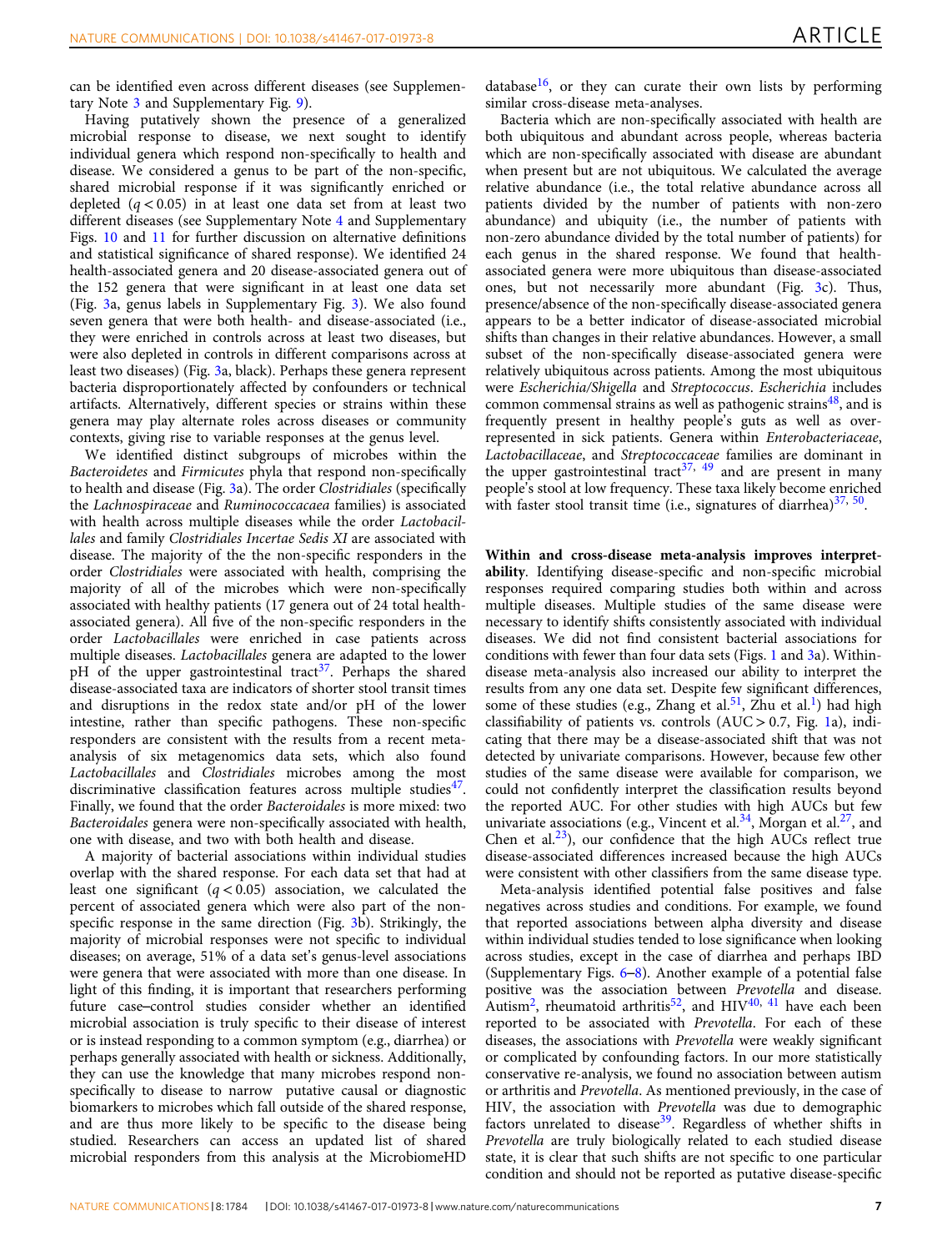biomarkers. We also found that certain signals picked out by meta-analysis did not always hold within individual studies. For example, studies with small sample sizes often had few or no significant associations (e.g., Vincent et al. $34$ , Chen et al. $23$ , and Willing et al. $28$ ). Here the fact that other studies analyzing the same diseases consistently found associations strengthens the hypothesis that the lack of microbiome-associated signal in these studies was due to low power rather than a lack of true signal. Because individual studies are plagued by low statistical power, confounding variables, and batch effects which can obscure biological signals, the identification of disease-specific and nonspecific microbial associations will continue to improve as more data sets and diseases are included in future meta-analyses.

## **Discussion**

Here we report patterns of disease-associated shifts in the human gut microbiome that differ in their directionality (i.e., fraction of disease-enriched vs. disease-depleted genera) and extent (i.e., total number of genera that differ between cases and controls). Some diseases are characterized by an invasion of pathogenic or disease-associated bacteria (e.g., CRC), while others largely show a depletion of health-associated microbes (e.g., IBD). Diarrheal illnesses induce large-scale rearrangement of many members of the microbiota, whereas other conditions show fewer associations. We also find a set of microbes which are non-specifically associated with multiple diseases and show that these microbes comprise many of the disease-associated genera within any given study.

The identification of a non-specific microbial response is an important concept that should be considered in future case–control microbiome studies. It suggests that studies should be interpreted with extra caution, as many identified microbial associations may be indicative of a shared response to health or disease rather than a disease-specific biological difference. Microbes that are non-specifically associated with multiple diseases would not be useful as disease-specific diagnostics or to address causality<sup>10</sup>. On the other hand, bacteria that are associated with healthy patients across multiple diseases could be developed into a general probiotic which may be suited for many different conditions.

Additionally, characterizing "dysbioses" by their directionality and extent is a useful framework to generate hypotheses for future research on complex, heterogenous diseases with links to the microbiome. For example, the search for microbiome-based diagnostics may be more appropriate for diseases with consistently enriched disease-associated microbes, like CRC. On the other hand, patients with diseases which are characterized by depletion of health-associated microbes, like IBD, may benefit from prebiotic or probiotic interventions designed to enrich for these taxa. Furthermore, conditions which are characterized by large-scale shifts in community structure may be well suited to treatment with fecal microbiota transplantation, as in  $CDI<sup>18</sup>$ . While many of these conditions are unlikely to be fully treated by antibiotics, probiotics, or fecal microbiota transplants, our proposed framework could guide the search for new therapies and etiologies by generating testable hypotheses with higher like-lihoods of success<sup>[10](#page-8-0)</sup>.

This analysis is the first to compare microbiome studies across more than two different diseases and highlights the importance of making raw data and associated patient metadata publicly available to enable future, more comprehensive analyses. This analysis does not include all possible studies, and certain important gastrointestinal diseases (e.g., irritable bowel syndrome) are missing, largely due to data and metadata availability. Future studies should expand on this work by including more cohorts from the same diseases as well as more diseases. To re-analyze these studies, we applied standard methods commonly used in the field and assumed that the original study designs and patient selection methods were adequate. We were reassured to find that a straightforward and standardized approach was able to recover very similar results to those previously reported in the various papers. Thus, we did not formally investigate heterogeneity between cohorts or technical inter-study batch effects. However, it is clear from our genus-level results that there is significant variation even across studies of the same disease. There are many possible reasons for this variation (experimental and sequencing artifacts, host-related covariates, stochastic disease-associated community changes, etc.<sup>[11,](#page-8-0) [53,](#page-9-0) [54](#page-9-0)</sup>), and future analyses should consider methods to correct for host confounders and technical batch effects. Concerns about batch effects motivated us to analyze the data at the genus level, which necessarily limited our resolution and biological interpretations of identified associations (e.g., different species or strains within a genus may have different associations with disease, which would not be captured in this analysis). Making raw data from case–control studies publicly available will also allow researchers to develop methods to correct for these batch effects, in addition to enabling more comprehensive future meta-analyses.

Despite the limitations of this study, our results provide more nuanced insight into dysbiosis, revealing distinct types of alterations that more precisely describe disease-associated microbiome shifts. As the number of case–control cohorts increases, similar meta-analyses could be used to compare related diseases and identify microbiome alterations associated with general host physiological changes. For example, there may be a group of microbes which respond to or cause systemic inflammation. Could we identify these microbes by comparing multiple inflammatory or auto-immune diseases and study them to better understand the interactions between the microbiome and our immune system? Furthermore, some microbes may be consistently associated with neurological conditions and could contribute to the gastrointestinal symptoms that accompany or precede neurological manifestations<sup>[2,](#page-8-0) 9</sup>. Studying these microbes could help us understand the "gut-brain axis" by identifying common neuroactive molecules produced by these bacteria, which could also be used as targets for new treatments $4-6$  $4-6$  $4-6$ . Finally, meta-analysis could be used to identify subsets of patients who exhibit distinct microbiome shifts within heterogenous diseases like IBD or in conditions which exhibit stochastic microbial responses, allowing for further stratification of disease subtypes and microbiome disruptions<sup>[11](#page-8-0), [28](#page-9-0), [55](#page-9-0)</sup>. This work demonstrates that employing standard methods to contextualize new results within the broader landscape of clinically relevant microbiome studies is feasible and adds value to individual analyses. As excitement in this field grows, researchers should harness the increasing number of replicated case–control studies to swiftly and productively advance microbiome science from putative associations to transformative clinical impact.

#### Methods

Data set collection. We identified case-control 16S studies from keyword searches in PubMed and by following references in meta-analyses and related case–control studies. We included studies with publicly available raw 16S data (fastq or fasta) and metadata indicating case or control status for each sample. Most data were downloaded from online repositories (e.g., SRA) or links provided in the original publications, but some were acquired after personal communication with the authors (Supplementary Table 3). We did not include any studies which required additional ethics committee approvals or authorizations for access (e.g., controlled dbGaP studies). In studies where multiple body sites were sampled or where multiple samples were taken per patient, we also required the respective metadata to include those metadata. We analyzed only stool 16S samples, and excluded studies with fewer than 15 case patients. In CRC studies with multiple control groups (e.g., healthy and non-CRC adenoma), only the healthy patients were used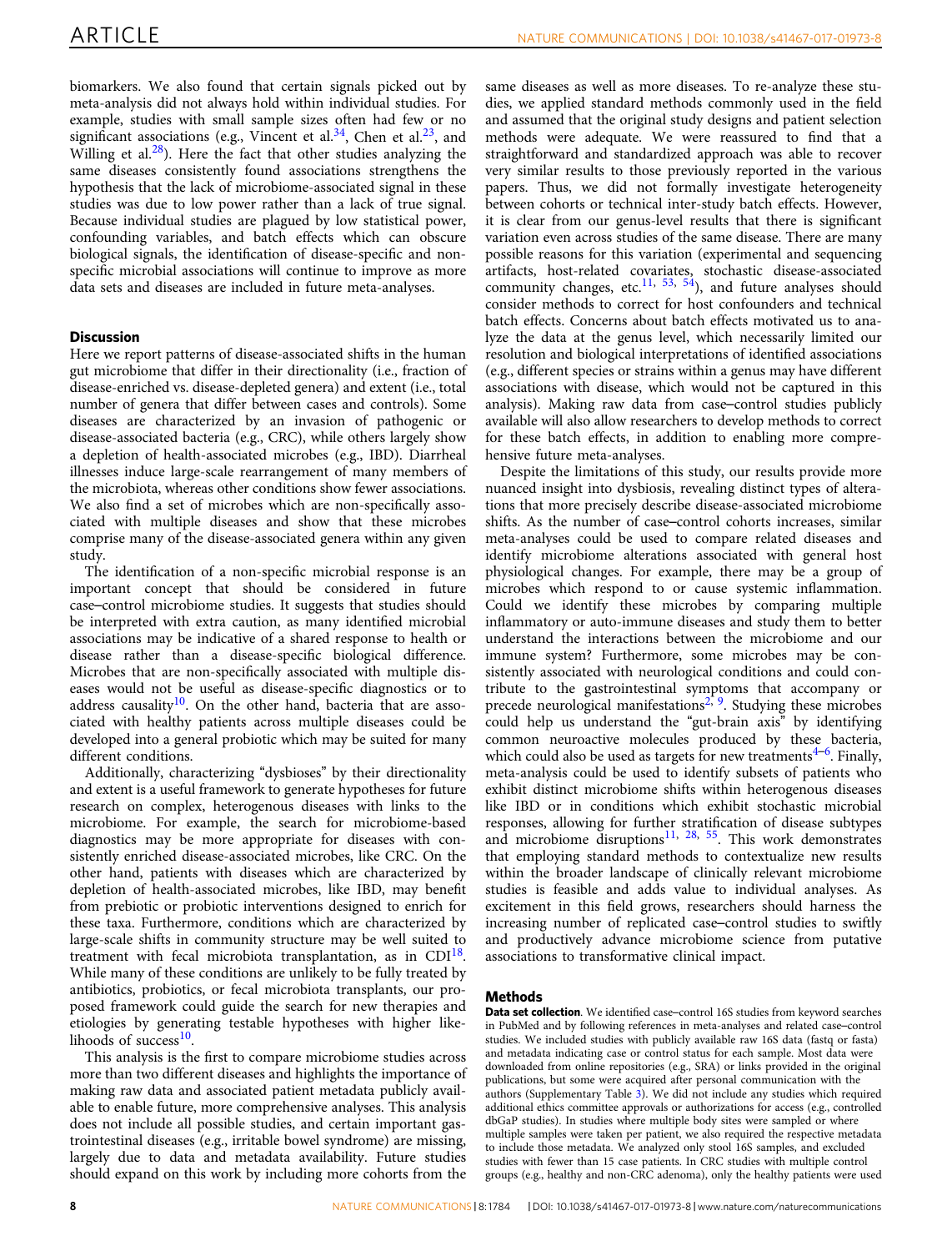<span id="page-8-0"></span>as controls for all of our comparisons. In studies with non-healthy controls (e.g., non-IBD patients), these patients were used as controls (as in the original papers).<br>In the Schubert et al. CDI study<sup>33</sup>, which had both CDI and non-CDI diarrheal patients, each group was used as an independent case group compared with controls. We also analyzed the NASH and obese patients from the Zhu et al. study<sup>1</sup> as independent case groups. When obesity studies reported body mass index instead of obesity status, we considered patients with BMI less than 25 as our control group and patients with BMI greater than 30 as the case group.

16S processing. Raw data were downloaded and processed through our in-house 16S processing pipeline ([https://github.com/thomasgurry/amplicon\\_sequencing\\_](https://github.com/thomasgurry/amplicon_sequencing_pipeline) [pipeline](https://github.com/thomasgurry/amplicon_sequencing_pipeline)). Data and metadata were acquired as described in Supplementary Table 3. When needed, we de-multiplexed sequences by finding exact matches to the provided barcodes and trimmed primers with a maximum of one mismatch. In general, sequences were quality filtered by truncating at the first base with quality score Q < 25. However, some data sets did not pass this stringent quality threshold (i.e., the resulting OTU table was either missing many of the original samples, or the read depth was significantly lower than reported in the original paper). For 454 data, we loosened the quality threshold to 20, whereas for paired-end Illumina data, we removed reads with more than two expected errors. If possible, all reads were trimmed to 200 bp. In cases where this length trimming discarded a majority of sequences, we lowered our threshold to 150 or 101 bp. The specific processing parameters we used for each data set can be found in Supplementary Table 2. To assign OTUs, we clustered OTUs at 100% similarity using USEARCH<sup>[56](#page-9-0)</sup> and assigned taxonomy to the resulting OTUs with the RDP classifier<sup>17</sup> and a confidence cutoff of 0.5. For each data set, we removed samples with fewer than 100 reads and OTUs with fewer than 10 reads, as well as OTUs which were present in fewer than 1% of samples within a study. We calculated the relative abundance of each OTU by dividing its value by the total reads per sample. We then collapsed OTUs to genus level by summing their respective relative abundances, discarding any OTUs which were un-annotated at the genus level. All statistical analyses were performed on this genus-level relative abundance data.

Statistical analyses. To perform supervised classification of cases and controls within each data set, we built Random Forest classifiers with fivefold crossvalidation. To build our train and test sets, we used the python scikit-learn StratifiedKFold function with shuffling of the data<sup>57</sup>. To build our classifiers, we used the RandomForestClassifier function with 1000 estimators and other default settings<sup>57</sup>. We found no significant effect of various Random Forest parameters on the AUCs (Supplementary Figs. 12 and 13). We calculated the interpolated area under the ROC curve (AUC) for each classifier based on the cross-validation testing results. To account for spurious high classifiability due to class imbalances, we also calculated the Cohen's kappa score for each classifier using sklearn.metrics. cohen\_kappa\_score on the test set predictions (Supplementary Table 4). The kappa scores correlated well with the AUCs (Pearson  $\rho = 0.9$ ), indicating that the majority of the classifiers performed well even when considering their underlying data distributions. We excluded Youngster et al.<sup>18</sup>, which had only four distinct control patients, from all classifier analyses.

We performed univariate analyses on the relative abundances of genera in cases and controls with a non-parametric Kruskal–Wallis test using the scipy.stats. mstats.kruskalwallis function<sup>58</sup>. We corrected for multiple hypothesis testing in each data set with the Benjamini–Hochberg false discovery rate using statsmodels. sandbox.stats.multicomp.multipletests with method='fdr\_bh'[22](#page-9-0). We performed all univariate analyses on genus-level relative abundances within each dataset individually, and then compared these results across all studies.

We considered a genus to be consistently associated with a disease (Fig. [3](#page-5-0)a, bottom) if it was significantly associated ( $q < 0.05$ ) with the disease in the same direction in at least two studies of that disease. We considered a genus to be a non-specific microbial association (Fig. [3a](#page-5-0), top) if it was significantly associated ( $q$  < 0.05) in at least one data set of at least two different diseases in the same direction. When we defined these non-specific genera, we did not include data sets which used non-healthy controls (Papa et al.<sup>19</sup> and Gevers et al.<sup>26</sup>) and the Lozupone et al. data set $40$ , where the microbiome signal reflected behavior rather than disease state<sup>39</sup>

To build our generalized healthy vs. disease classifiers (Supplementary Fig. 9), we first concatenated metadata and genus-level abundance data for all data sets that had healthy controls (i.e., all data sets except Papa et al.<sup>19</sup> and Gevers et al.<sup>26</sup>, which used non-IBD patients as controls, and CDI Youngster<sup>18</sup>, which had only four distinct controls). We performed leave-one-dataset-out and leave-one-disease-out cross-validation and calculated an AUC for each of the cross-validation testing results.

Microbiome community analyses. Alpha diversities were calculated based on the non-collapsed 100% OTU-level relative abundances, and included OTUs unannotated at the genus level. We calculated alpha diversity metrics with the skbio. math.diversity.alpha.chao1, shannon, and simpson implementations.

We calculated the average abundance and ubiquity (Fig. [3](#page-5-0)c) of each genus as the mean of its average values in each data set across all patients with 16S data, regardless of their disease state. To calculate the abundance of each genus, we first

calculated each genus's mean abundance within each data set. We counted only patients with non-zero abundance of the genus in this calculation. We then took the average of these mean abundances across all data sets. To calculate the ubiquity of each genus, we calculated the percent of patients with non-zero abundance of that genus in each data set. We then took the average of these ubiquities across all data sets.

Code availability. The code to reproduce all of the analyses in this paper is available at <https://github.com/cduvallet/microbiomeHD>. We encourage researchers to incorporate their existing and future case–control studies into the MicrobiomeHD database by contacting us.

Data availability. Raw sequencing data for each study can be accessed as described in Supplementary Table 3. The raw processed OTU tables can be accessed at the MicrobiomeHD database, available at <https://doi.org/10.5281/zenodo.840333><sup>16</sup> Supplementary Files, including the  $q$  values for all genus-level comparisons in every data set, disease-associated genera for the diseases with more than three data sets, and a list of non-specific genera are available at https://github.com/cduvallet/ microbiomeHD. All other relevant data supporting the findings of the study are available in this article and its Supplementary Information files, or from the corresponding author on request.

Received: 16 May 2017 Accepted: 30 October 2017 Published online: 05 December 2017

#### References

- 1. Zhu, L. et al. Characterization of gut microbiomes in nonalcoholic steatohepatitis (NASH) patients: a connection between endogenous alcohol and NASH. Hepatology 57, 601–609 (2013).
- Kang, D. W. et al. Reduced incidence of Prevotella and other fermenters in intestinal microflora of autistic children. PLoS ONE 8, e68322 (2013).
- 3. Turnbaugh, P. J. et al. An obesity-associated gut microbiome with increased capacity for energy harvest. Nature 444, 1027–131 (2006).
- 4. Hsiao, E. Y. et al. Microbiota modulate behavioral and physiological abnormalities associated with neurodevelopmental disorders. Cell 155, 1451–1463 (2013).
- 5. Cryan, J. & Dinan, T. Mind-altering microorganisms: the impact of the gut microbiota on brain and behaviour. Nat. Rev. Neurosci. 13, 701–712 (2012).
- 6. Poutahidis, T. et al. Microbial symbionts accelerate wound healing via the neuropeptide hormone oxytocin. PLoS ONE 8, e78898 (2013).
- 7. Son, J. et al. Comparison of fecal microbiota in children with autism spectrum disorders and neurotypical siblings in the simons simplex collection. PLoS ONE 10, e0137725 (2015).
- 8. Wang, T. et al. Structural segregation of gut microbiota between colorectal cancer patients and healthy volunteers. ISME J. 6, 320–329 (2011).
- 9. Scheperjans, F. et al Gut microbiota are related to parkinson's disease and clinical phenotype. Mov. Disord. 30, 350-358 (2014).
- 10. Olesen, S. W. & Alm, E. J. Dysbiosis is not an answer. Nat. Microbiol. 1, 16228 (2016).
- 11. Zaneveld, J. R., McMinds, R. & Thurber, R. V. Stress and stability: applying the anna karenina principle to animal microbiomes. Nat. Microbiol. 2, 17121 (2017). Aug.
- 12. Walters, W. A., Xu, Z. & Knight, R. Meta-analyses of human gut microbes associated with obesity and ibd. FEBS Lett. 588, 4223–4233 (2014).
- 13. Sze, M. A. & Schloss, P. D. Looking for a signal in the noise: revisiting obesity and the microbiome. mBio 7, e01018–e01020 (2016).
- 14. Finucane, M. M., Sharpton, T. J., Laurent, T. J. & Pollard, K. S. A taxonomic signature of obesity in the microbiome? getting to the guts of the matter. PLoS ONE 9, e84689 (2014).
- 15. Ridaura, V. K. et al. Gut microbiota from twins discordant for obesity modulate metabolism in mice. Science 341, 1241214 (2013).
- 16. Duvallet, C., Gibbons, S., Gurry, T., Irizarry, R. & Alm, E. MicrobiomeHD: the human gut microbiome in health and disease. Zenodo. <https://doi.org/10.5281/> zenodo.840333 (2017).
- 17. Wang, Q., Garrity, G. M., Tiedje, J. M. & Cole, J. R. Naive bayesian classifier for rapid assignment of rrna sequences into the new bacterial taxonomy. Appl. Environ. Microbiol. 73, 5261–5267 (2007).
- 18. Youngster, I. et al. Fecal microbiota transplant for relapsing clostridium difficile infection using a frozen inoculum from unrelated donors: a randomized, openlabel, controlled pilot study. Clin. Infect. Dis. 58, 1515–1522 (2014).
- 19. Papa, E. et al. Non-invasive mapping of the gastrointestinal microbiota identifies children with inflammatory bowel disease. PLoS ONE 7, e39242 (2012).